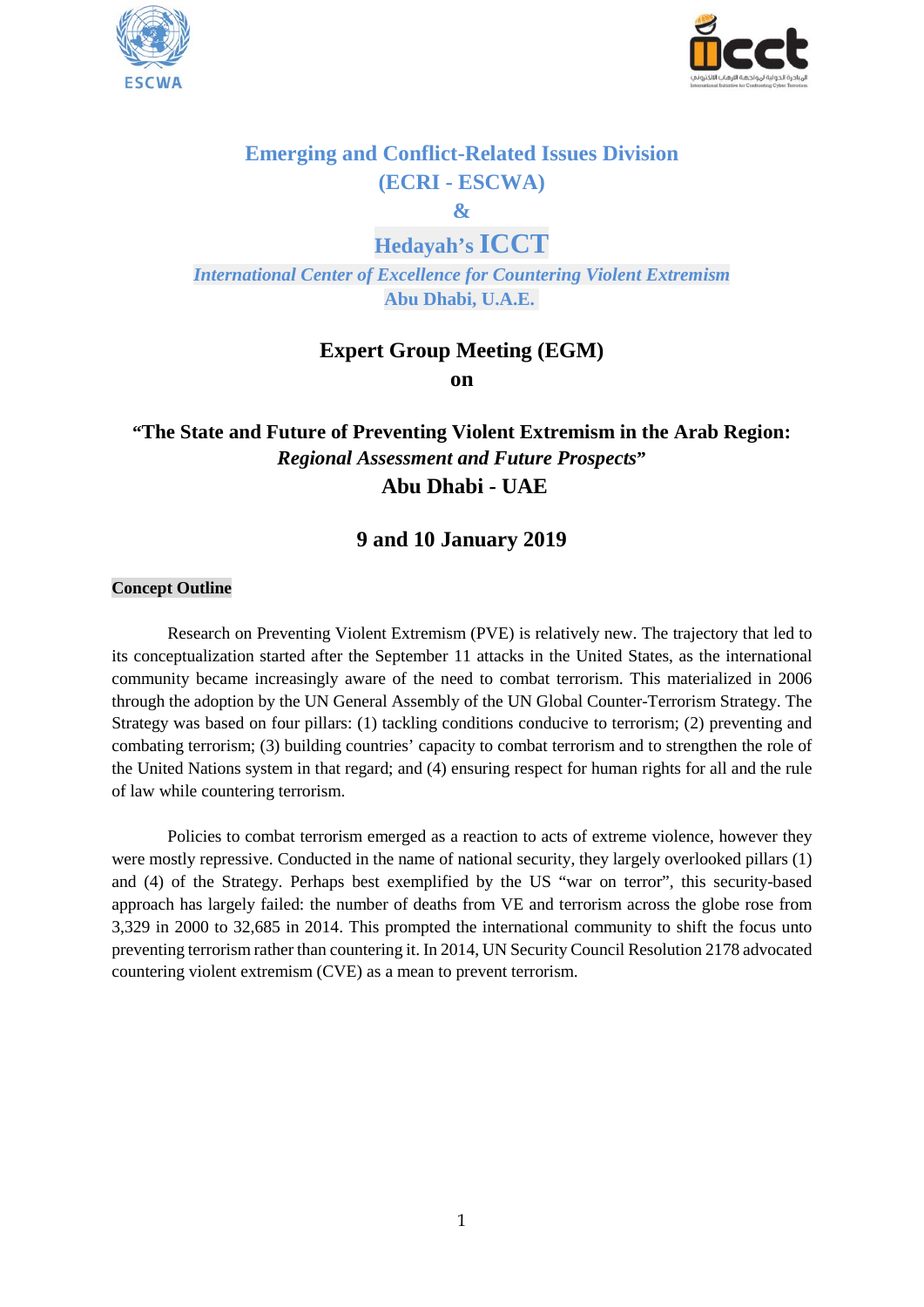



The importance of PVE emerged shortly afterwards, as the need to complement CVE strategies with preventive measures that addressed its drivers was understood. In 2015, the UN Secretary-General devised a Plan of Action to Prevent Violent Extremism, aimed at reinvigorating pillar (1) of the Global Counter-Terrorism Strategy. The Plan, which was largely a reaction to a rising new generation of groups able to spread violent extremist ideologies at an increasingly rapid pace, recognized VE as conducive to terrorism. All over the globe, individuals are exposed to violent material and ideologies in an unprecedented manner. In just three years, the self-labelled Islamic State inspired violent acts across 31 countries.

If each radicalization process is unique, qualitative research suggests that drivers of VE can be categorized into 'push' and 'pull' factors. 'Push factors', which refer to the structural conditions that can drive an individual into VE, include: the lack of socio-economic opportunities; marginalization and discrimination; poor governance, violations of human rights and the rule of law; prolonged and unresolved conflicts; and radicalization in prisons. On the other hand, 'pull factors' refer to individual processes like backgrounds and motivations; collective grievances and victimization; distortion and misuse of beliefs, political ideologies and ethnic and cultural differences; and leadership and social networks.

Against this background, one can easily see how VE can take root in the Arab region, which displays a 30% youth unemployment rate, protracted conflict, exclusive understanding of ethnic, religious and other forms of identities, non-inclusive governance, poor human rights records, etc. The social fabric of a number of societies and communities are eroding, while millions of uprooted IDPs and refugees are at risk of marginalization in host communities with limited resources. The risk for people to resort to violent means of expression similar to the ones that spread across much of the region in 2011 is looming, which would engulf the region into further conflict and drive it away from achieving the SDGs set by Agenda 2030.

In this context, still prevalent 'hard' security-based policies in the region need to effectively make way also for other policies that address the drivers and root causes of VE. These policies have primarily materialized through government-led initiatives aimed at producing discourse counternarratives. A new wave of such initiatives has emerged in recent years. However, much like their predecessors that saw the light of day in the 2000s, they are likely to prove insufficient, if not counterproductive, for two main reasons.

First, counter-narrative initiatives do not address the 'push factors' of VE. By focusing on counter-narratives, discussions in fact drive the attention away from the structural conditions that create the 'push factors' of VE. Counter-narratives must be complemented by policies that promote inclusive growth and development, good governance, the rule of law and human rights. Providing counternarratives on one side while violating human rights on the other will continue to fuel grievances and perpetuate sentiments of victimization. Not addressing 'push' and 'pull' factors simultaneously will fail to produce effective and sustainable PVE strategies.

Second, such initiatives will be seen as illegitimate by individuals who perceive governments and their institutions as the agents responsible for their grievances. Counter-narratives need to be developed through all-of-society approaches that incorporate civil society actors and the local level. Al Azhar University's online Observatory for Combating Extremism (2015) for instance is training local Imams to rebut extremist religious interpretations in their communities through social media. In Northern Morocco, women-led dialogues are organized at the community level, after research has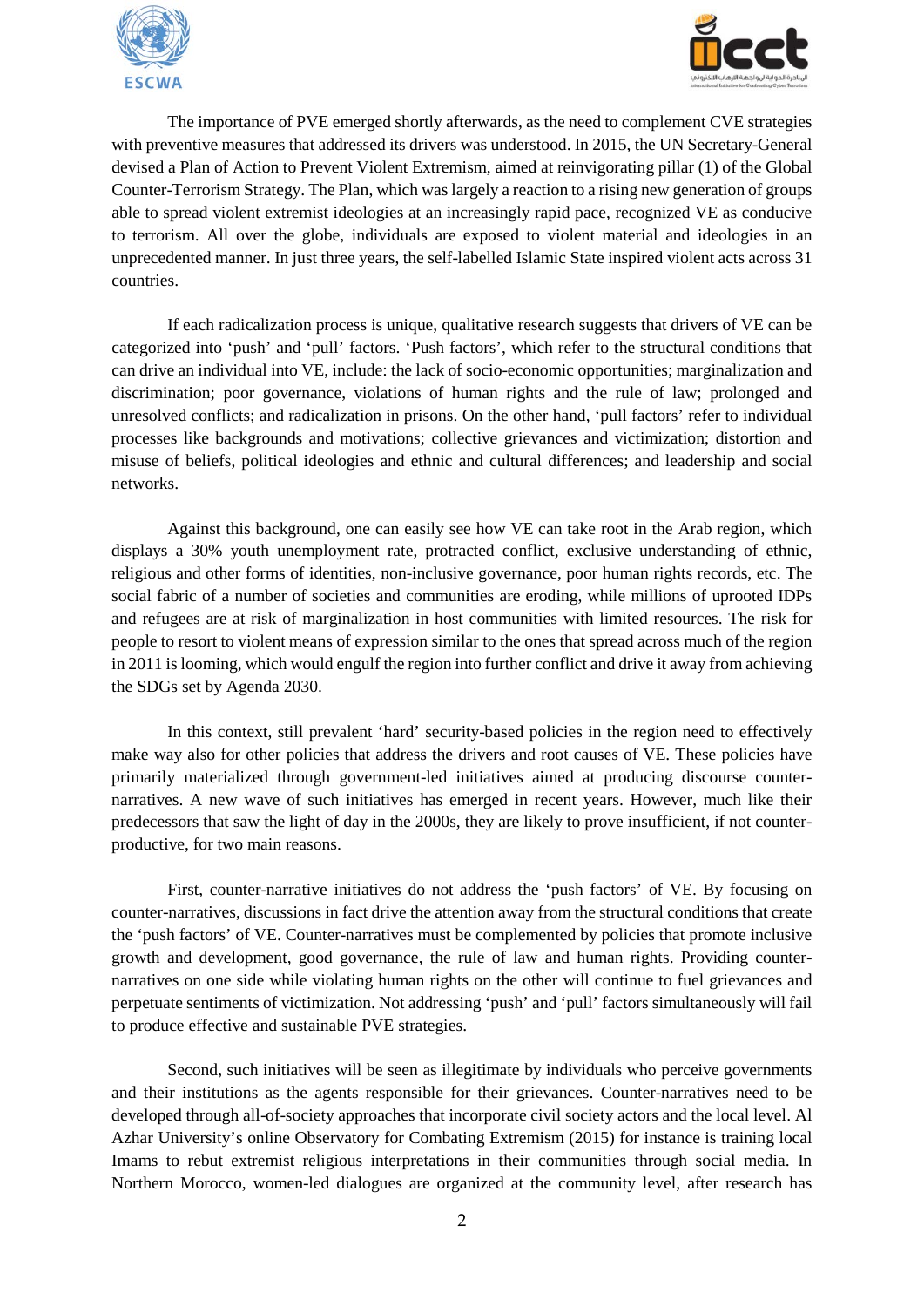



shown that mothers are among the most influential forces on an individual's choice to join violent extremist groups.

**This EGM will be co-organized with Hedayah Center's ICCT, the UAE-based** premier international center and operational platform for expertise and experience to prevent and counter violent extremism by promoting understanding and sharing of good practices to effectively serve as the true global center to prevent and counter violent extremism.

This meeting will explore a number of questions regarding the future of PVE, inter alia, in the Arab region. Even though PVE programmers are still very much in their inception, their future seems uncertain. The lack of empirical evidence on the impact of PVE is notably problematic, as results will take years to effectively materialize. Should the region continue investing in such programmers? How should PVE planning be conducted? Can governments devise national strategies if they actively include all actors of society? How should hate speech be combatted and prevented in social media? Is there a role for the private sector in these efforts? Should civil society actors address 'pull' factors while development actors address 'push' factors?

For additional information or questions, please do not hesitate to contact:

**Dr. Youness Abouyoub** Chief, Governance and State Building Section Emerging and Conflict-Related Issues Division E-Mail: [abouyouby@un.org](mailto:abouyouby@un.org) UNITED NATIONS – ESCWA, P.O. Box 11-8575, Riad el-Solh, Beirut – Lebanon & **Mr. Joaquin Salido Marcos** Associate Program Officer, Governance and State Building Section Emerging and Conflict-Related Issues Division E-Mail: [joaquin.salido@un.org](mailto:joaquin.salido@un.org)

UNITED NATIONS – ESCWA, P.O. Box 11-8575, Riad el-Solh, Beirut – Lebanon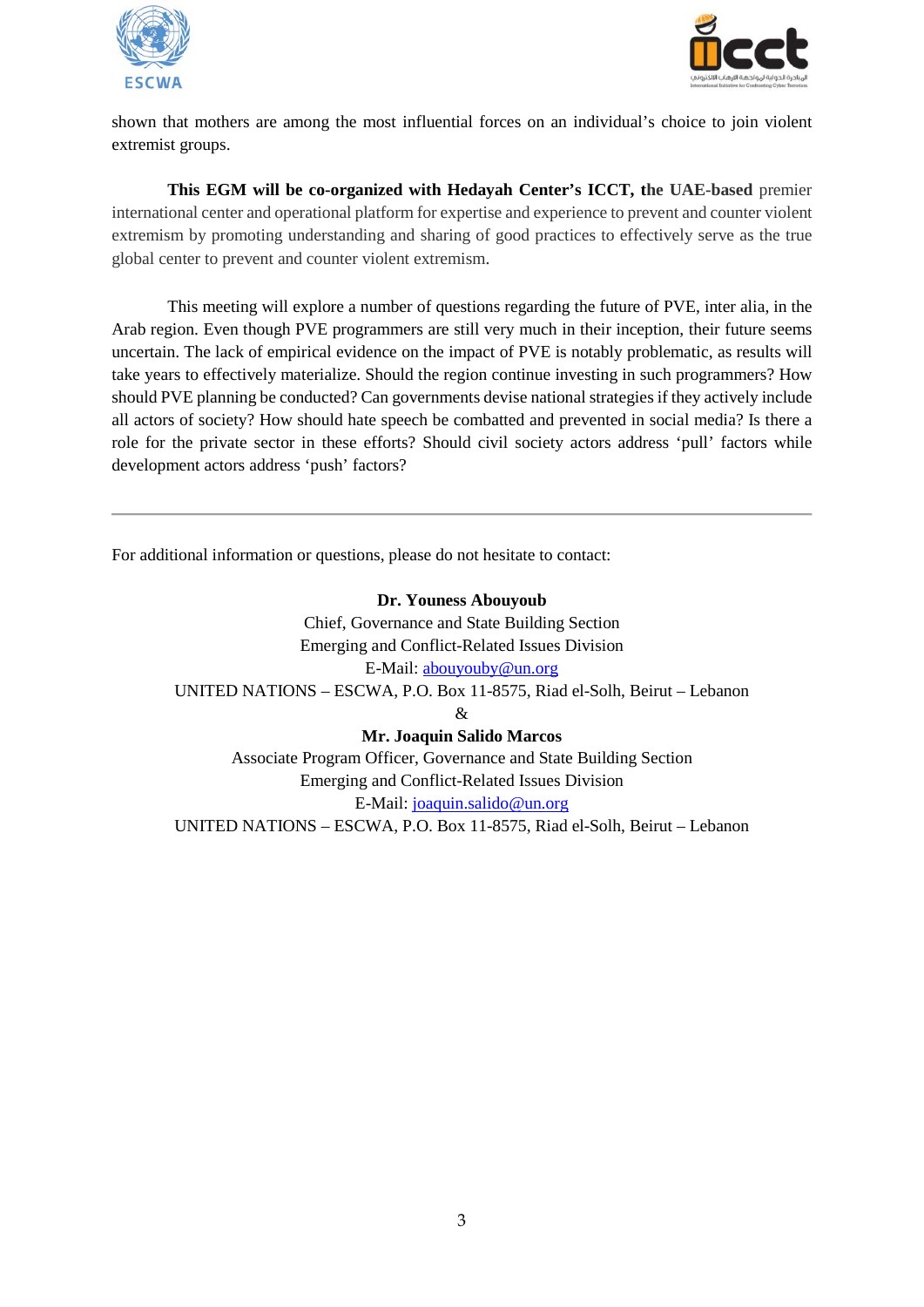



# **Draft Agenda**

# **Day I – 09 January 2019**

| 09:30 |                          | 10:00 | <b>Arrival and registration</b>                                                                                                                                                                                                                                                                                                                                                                                                                                        |
|-------|--------------------------|-------|------------------------------------------------------------------------------------------------------------------------------------------------------------------------------------------------------------------------------------------------------------------------------------------------------------------------------------------------------------------------------------------------------------------------------------------------------------------------|
| 10:00 |                          | 11:00 | <b>Opening Plenary Session of the EGM</b><br>Opening remarks:<br>Dr Ali Al-Nuaimi, Chairman of Hedayah Center<br>Dr Tarik Alami, Director, Emerging and Conflict Related Issues Division (ECRI)<br>[Introductory] What are the drivers and constituents (behaviors, etc.) of<br>violent extremism; "push" and "pull" factors?<br>Brief description of how the EGM sessions are divided                                                                                 |
| 11:00 | $\overline{\phantom{a}}$ | 11:30 | <b>Coffee break</b>                                                                                                                                                                                                                                                                                                                                                                                                                                                    |
| 11:30 |                          | 13:30 | <b>Session 1:</b><br>The introductory session of the EGM sets the stage by exposing a stocktaking of<br>PVE efforts (globally and in the region).<br>This session will last 90 minutes with an added 30 minutes for interactive<br>discussion. It aims to address the following questions:                                                                                                                                                                             |
|       |                          |       | UN Global Counter-Terrorism Strategy<br>How should PVE planning be conducted?<br>Can governments devise national strategies if they actively include all<br>actors of society?<br>How to develop inter-governmental PVE/CVE strategies?<br>Should civil society actors address 'pull' factors while development actors<br>$\bullet$<br>address 'push' factors?<br>Is there a role for the private sector in PVE?<br>How to deal with refugee or inmate radicalization? |
|       |                          |       | <b>Presentations</b><br>Mr. Jonas Hult - Security Advisor, City of Malmö / former Senior advisor<br>to UNSMIL<br>Dr. Youness Abouyoub (ECRI)<br>Ms. Jessika Soors, Catholic University of Leuven, Impact Europe<br>$\overline{\phantom{a}}$<br>Dr Samir Taqui, Director of the Middle East Center for Research and<br><b>Studies</b><br>Dr George Wilcoxon (ECRI)<br>Moderator: Dr Mohamed al-Orabi, Parliamentarian                                                   |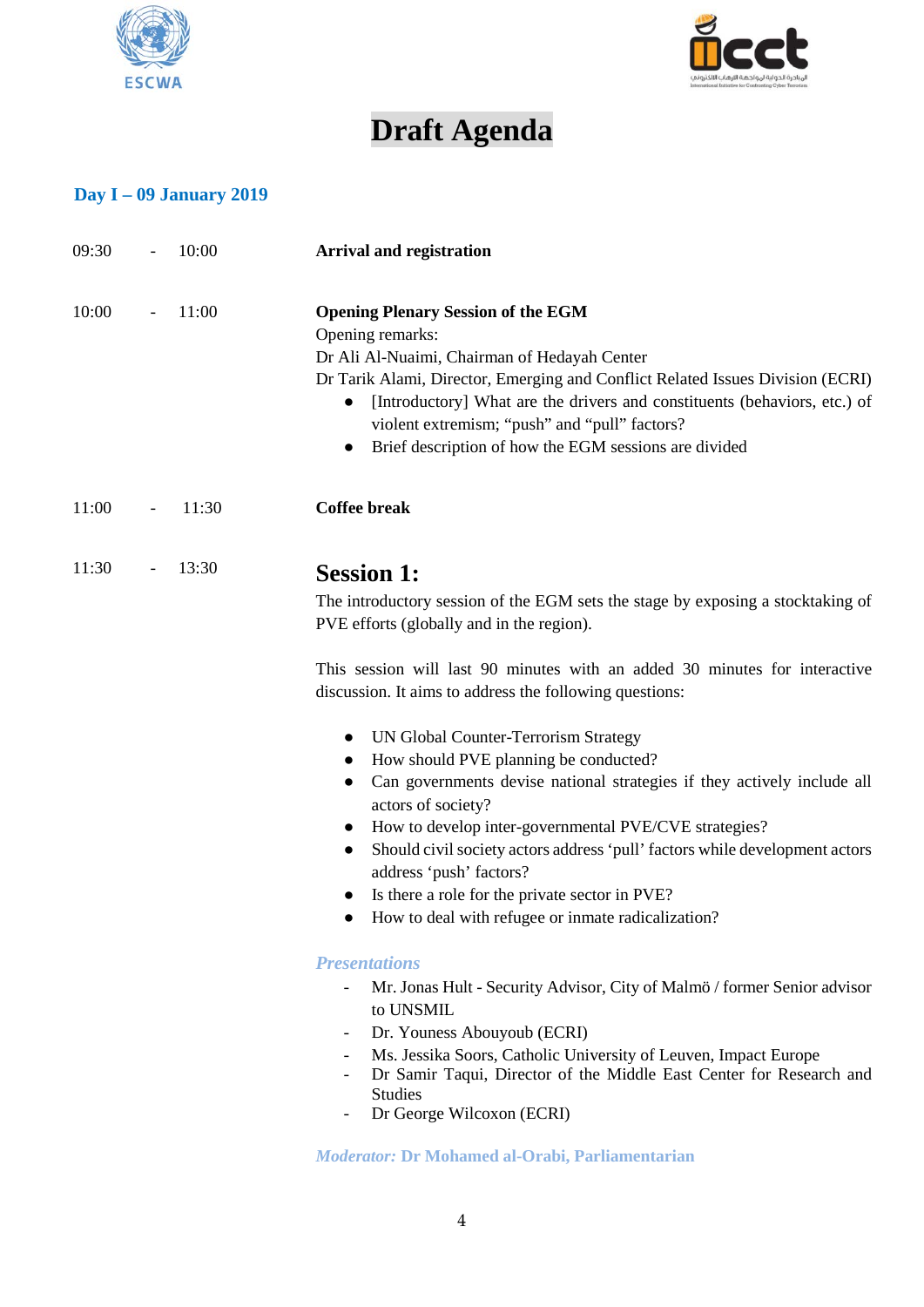



| 13:30<br>$-14:30$   |       | <b>Lunch Break</b>                                                                                                                                                                                                                                                                                              |
|---------------------|-------|-----------------------------------------------------------------------------------------------------------------------------------------------------------------------------------------------------------------------------------------------------------------------------------------------------------------|
| 14:30<br>$\sim 100$ | 16:30 | <b>Session 2:</b><br>This session outlines the lessons learned and best practices. It lists the PVE-CVE<br>efforts that have been conducted regionally, as well as which of both preventing<br>or countering/combating violent extremism has a better impact when it comes to<br>global and regional terrorism. |

This session will last 90 minutes with an added 30 minutes for interactive discussion. It aims to address the following questions:

- Which PVE efforts have been conducted in the region/worldwide and in which context? What were the outcomes of these PVE initiatives?
- How have governments responded to VE? Which policies and initiatives were undertaken?
- How can the international community coordinate better on PVE policies? How can the international peacebuilding community improve the impact of PVE/CVE programs and initiatives?
- Which NGO/Youth and community-based initiatives have been conducted in the region/worldwide, in which context? What is the role of women in CVE/PVE? What have we learned from these initiatives?
- How to deal with the return of foreign fighters?
- Are there "new trends" of violent extremism?
- Case study (MENA Presentation of the Technical drafted paper by ESCWA)

### *Presentations*

-

- Dr. Dalia Ghanem-Yazbeck, Carnegie Middle east.
- Daniel P. Aldrich, Professor and Director of the Security and Resilience Studies Program, Northeastern University
- Dr. Alexandros Lordos,
- Dr Mohamed Al-Haddad, UNESCO Chair professor of comparative religions;
- Ms. Anne Salinas, Director MIA [What is the role of women in CVE/PVE? What have we learned from these initiatives?" I have both programmatic experience and research findings to share on these topics, while I have comparatively little experience with the topics covered under Session 4]

*Moderator:* **Dr. Youness Abouyoub (ESCWA)**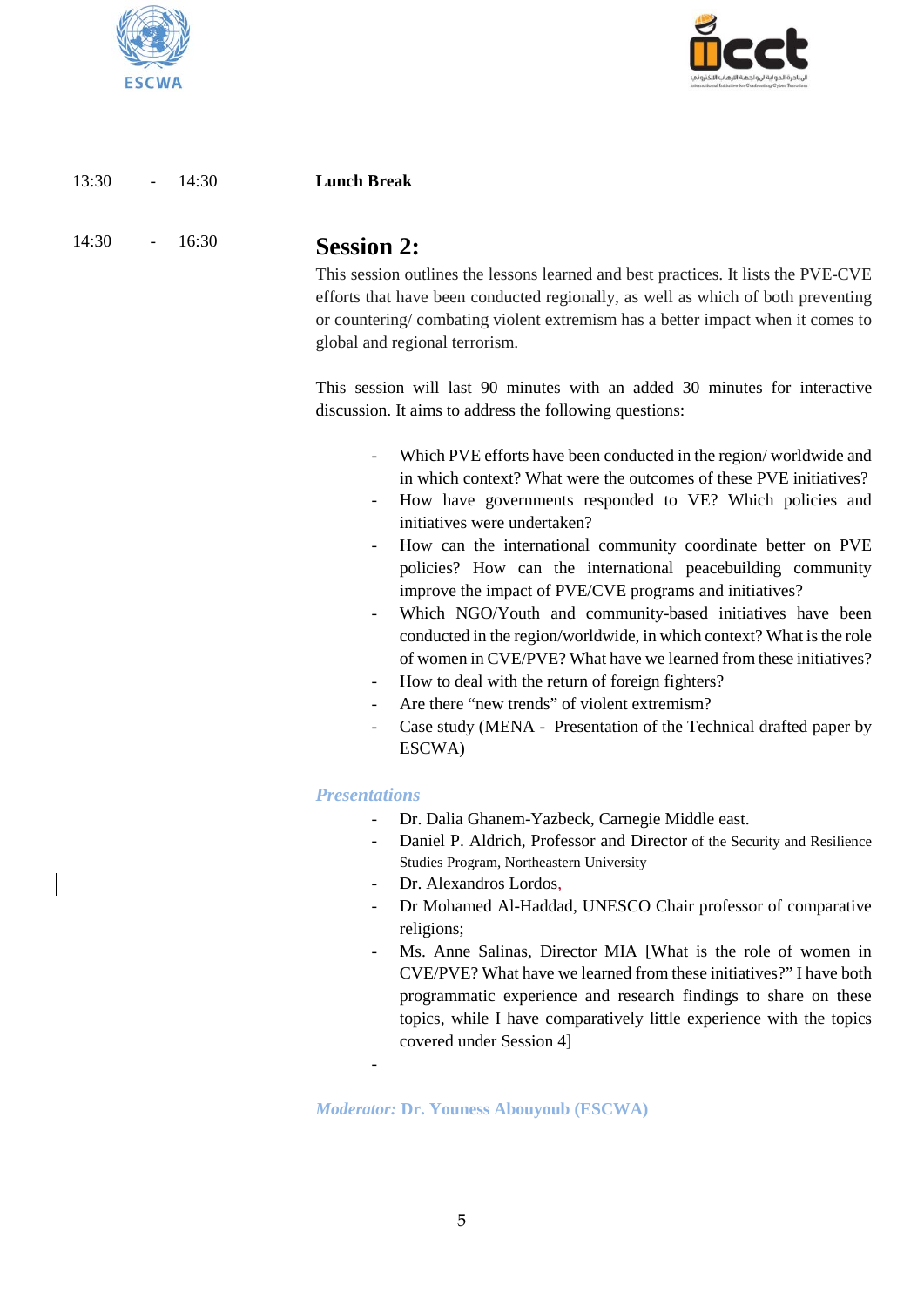

## **Day II – 10 January 2019**



09:00 - 11:00 **Session 3:** 

This session focuses on cyberterrorism and how to prevent and counter it.

This session will last 90 minutes with an added 30 minutes for interactive discussion. It aims to address the following questions:

- Which initiatives have been undertaken to prevent cyberterrorism (governmental? Intergovernmental? other?) and how do they operate?
- Based on lessons learned, how to develop cyber-security further?
- What is the role of the private sector?
- Media and social media role in PVE
- Case study (Sweden) Presentation of the report on Digital Jihad Online

### *Presentations*

- Mr. Adam Hadley
- Mr. J.M. Berger
- Mr. Mohamed Kweiti
- Dr. Adel Abdelsadeq, Al-Ahram Center for Policy and Strategic studies

*Moderator:* **Mr. Jonas Hult - Security Advisor, City of Malmö**

11:00 - 11:30 **Coffee break**

# 11:30 - 13:30 **Session 4:**

This session focuses on political violence and the expansion of hate speech and discourse, focusing on extremist and violent ideas and how to address these issues.

This session will last 90 minutes with an added 30 minutes for interactive discussion. It aims to address the following questions

- What are "extremist online communication strategies"?
- What is the role of the media in the diffusion and expansion of hate speech and discourse? Does increased media coverage also increase VE?
- What is the role of social media platforms in this case? What are their policies regarding the issue and how can these platforms improve at managing content?
- How can these media platform help in PVE and in conflict prevention overall?
- Case study Iraq

### **Presentations**

• Mr. Hicham Al-Hachimi, Expert on PVE/CVE, Advisor to the Iraqi Parliament on PVE